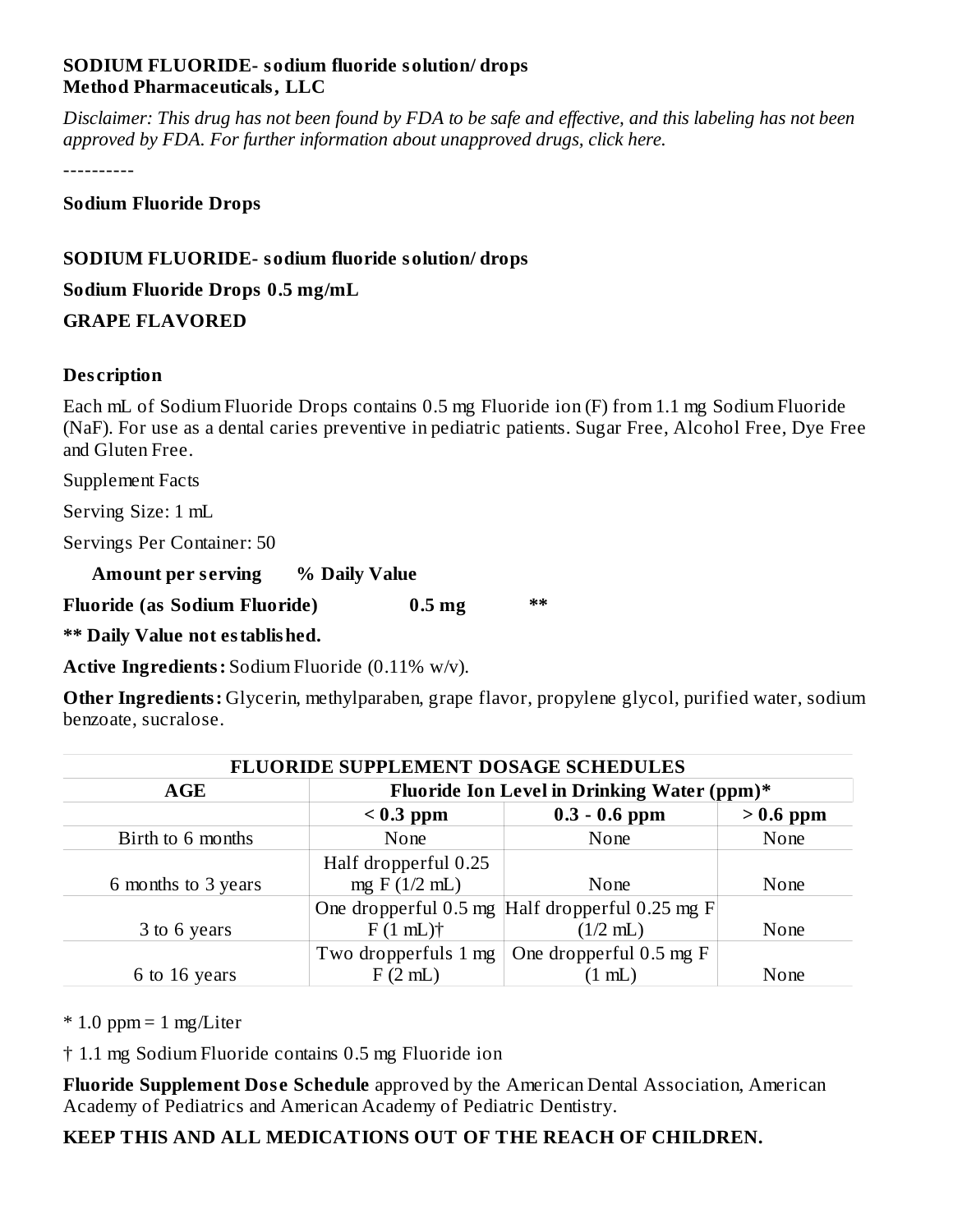# **Clinical Pharmacology**

Sodium Fluoride acts systemically (before tooth eruption) and topically (post eruption) by increasing tooth resistance to acid dissolution, by promoting remineralization and by inhibiting the cariogenic microbial process.

### **Indications and Usage**

As a supplemental source of Fluoride. It has been established that ingestion of fluoridated drinking water (1 ppm F) during the period of tooth development results in significant decrease in the incidence of dental caries.1 Sodium Fluoride Drops were developed to provide systemic Fluoride for use as a supplement

in pediatric patients from 6 months to age 3 and older, living in areas where the drinking water Fluoride level does not exceed 0.6 ppm F.

## **Contraindications**

Do not use in areas where drinking water exceeds 0.6 ppm F. Do not administer to pediatric patients less than 6 months old.

## **Warnings**

Prolonged daily ingestion of quantities greater than the recommended amount may result in various degrees of dental fluorosis in pediatric patients under age 6 years, especially if the water fluoridation exceeds 0.6 ppm. Read directions carefully before using. Keep out of the reach of infants and children.

### **Precautions**

See " Overdosage" section. Incompatibility of Fluoride with dairy foods has been reported due to formation of Calcium Fluoride which is poorly absorbed. Not for use in the eyes.

# **Advers e Reactions**

Allergic rash and other idiosyncrasies have been rarely reported.

To report SUSPECTED ADVERSE REACTIONS, contact the FDA at 1-800-FDA-1088 or Method Pharmaceuticals, LLC at 877-250-3427.

### **Store at controlled room temperature 15° to 30°C (59° to 86°F).**

### **Overdosage**

Prolonged daily ingestion of excessive Fluoride may result in varying degrees of dental fluorosis. The total amount of Sodium Fluoride in a bottle of 50 mL (0.5 mg/mL) Sodium Fluoride Drops (25 mg F) conforms with the recommendations of the American Dental Association for the maximum to be dispensed at one time for safety purposes. If overdose is suspected, call 1-800-222-1222 (American Association of Poison Control Centers), your local poison control center (www.aapcc.org), or emergency room immediately for treatment recommendations.

### **Dosages and Administration**

Daily oral dose: (in areas where the drinking water contains less than 0.3 ppm F) age 6 months to 3 years: one half dropperful (1/2 mL); age 3 to 6 years, one dropperful (1 mL); age 6 to 16 years, two dropperfuls (2 mL). When drinking water is partially fluoridated (0.3 to 0.6 ppm F inclusive) dose as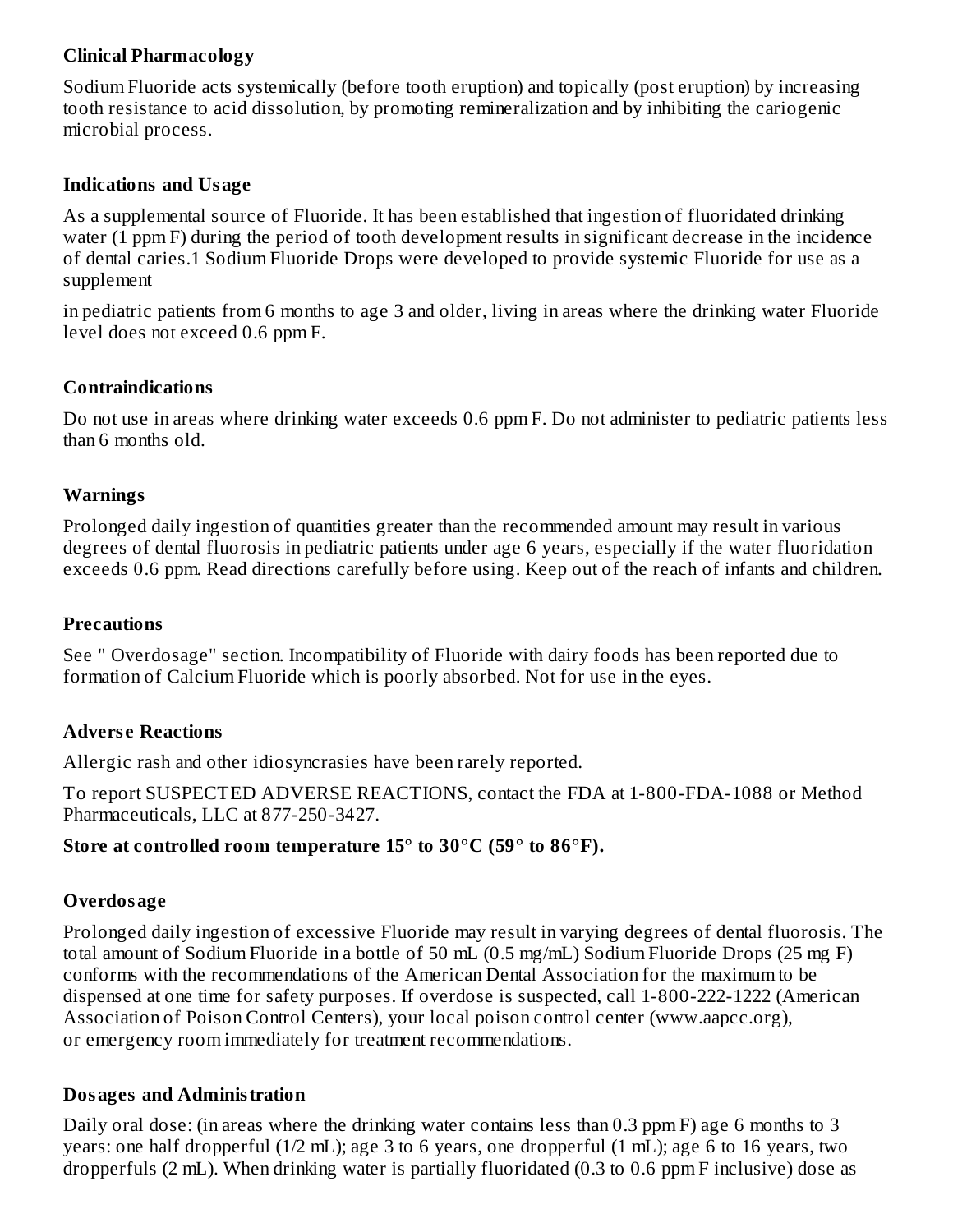follows: age 6 months to 3 years, Fluoride supplementation not indicated; age 3 to 6 years, one half dropperful (1/2 mL); age 6 to 16 years, one dropperful (1 mL).

# **How Supplied**

50 mL bottles (58657-322-50)

# **References**

1. Accepted Dental Therapeutics, Ed. 40. American Dental

Association, Chicago, 1984:399-402.

2. Jakush, J, New Fluoride Schedule Adopted. ADA News.

May 16, 1994:12-14.



**Manufactured by:** Method Pharmaceuticals, LLC Fort Worth, TX 76118

Rev. 07/2018

### **PRINCIPAL DISPLAY PANEL**

NDC 58657-322-50 Sodium Fluoride Drops Sodium Fluoride Oral Solution, USP  $0.5$  mg/mL GRAPE FLAVORED 1.69 FL. OZ. (50 mL)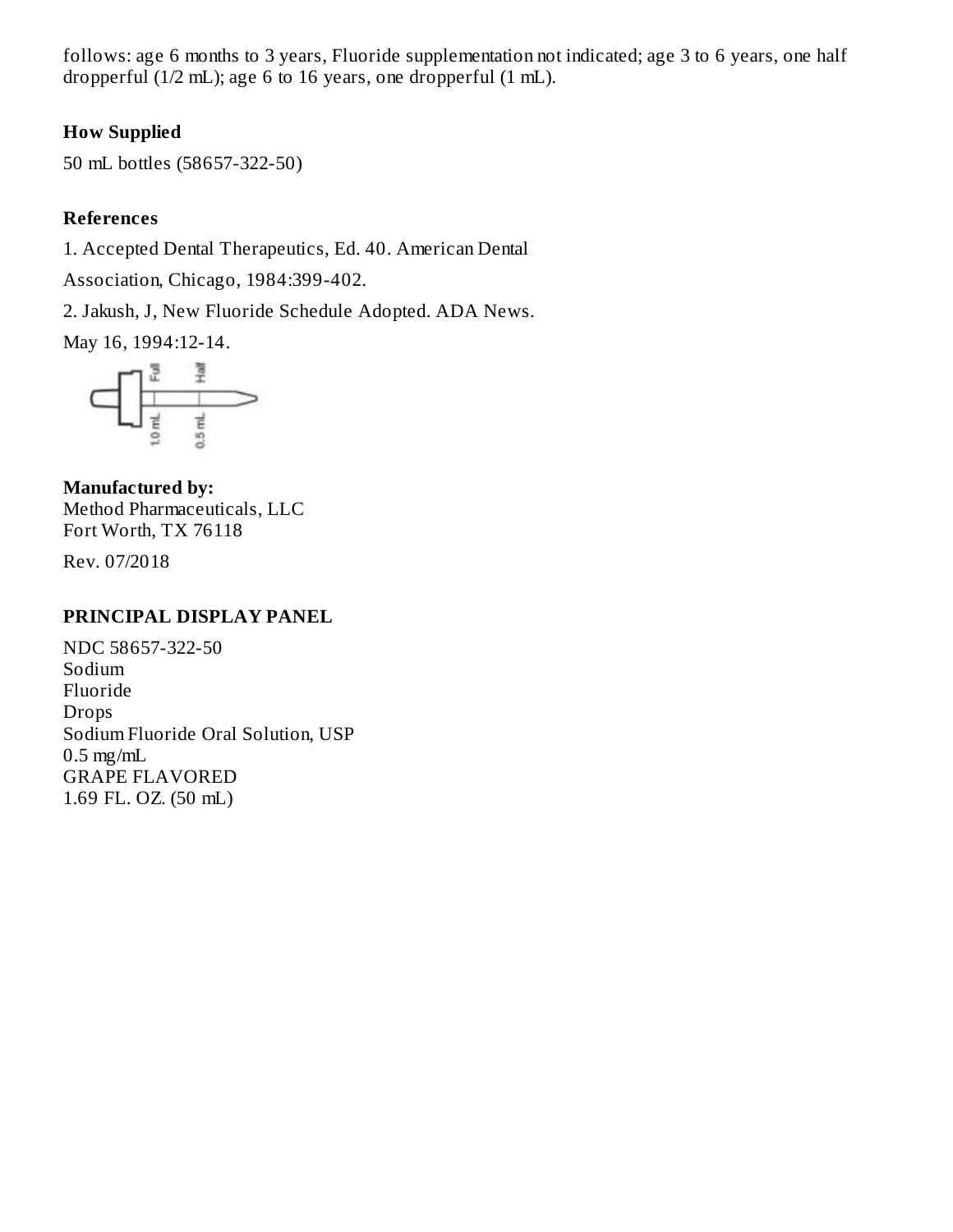

| <b>SODIUM FLUORIDE</b><br>sodium fluoride solution/drops |                         |                    |               |  |
|----------------------------------------------------------|-------------------------|--------------------|---------------|--|
| <b>Product Information</b>                               | HUMAN PRESCRIPTION DRUG |                    | NDC:58657-322 |  |
| <b>Product Type</b><br><b>Route of Administration</b>    | ORAL                    | Item Code (Source) |               |  |
|                                                          |                         |                    |               |  |
| <b>Active Ingredient/Active Moiety</b>                   |                         |                    |               |  |